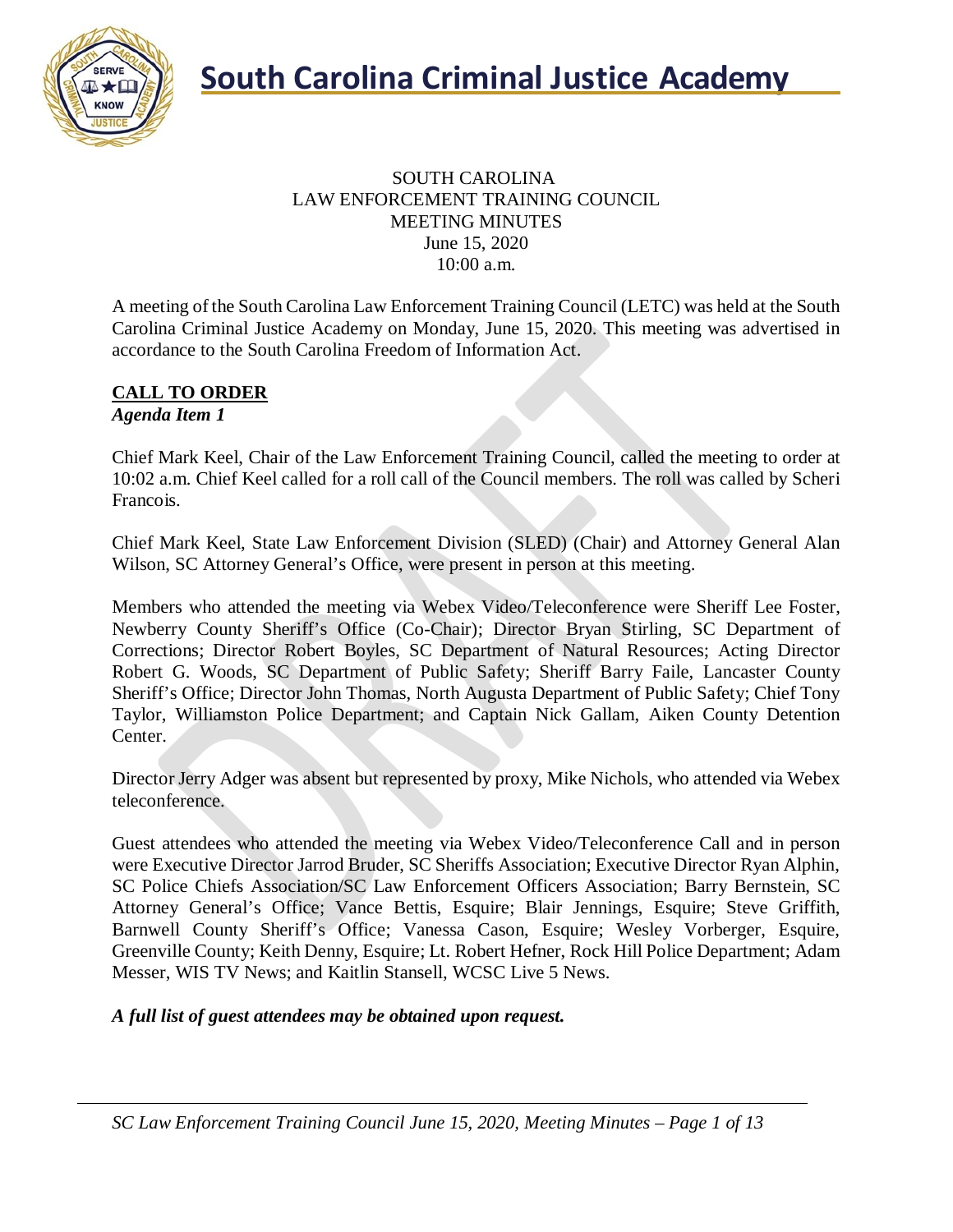

SC Criminal Justice Academy attendees were Director Jackie Swindler; Deputy Director Mike Lanier; Scheri Francois, Executive Assistant; James Fennell, General Counsel; Justin Miller, IT; Mark Thomas, IT; Christopher Brumlow, Investigator.

## **APPROVAL OF AGENDA**

## *Agenda Item 2*

Upon a motion made by Attorney General Wilson and seconded by Director Woods, Council voted unanimously to adopt the agenda as presented.

## **APPROVAL FOR MEETING MINUTES**

*Agenda Item 3*

1. A motion to approve the minutes of the May 18, 2020, meeting was made by Attorney General Wilson and seconded by Director Boyles. Council voted unanimously to accept the meeting minutes as recorded.

## **DIRECTOR'S REPORT**

*Agenda Item 4*

- 2. **General Counsel**
	- Misconduct Cases

## **Dewitt Ford:** *2020-CJA-05-15 (Clemson University Police Department)*

**Summary:** Allegation(s) of conviction, plea of guilty, plea of no contest or admission of guilt (regardless of withheld adjudication) to a felony, a crime punishable by a sentence of more than one year (regardless of the sentence actually imposed, if any) crime of moral turpitude in this or any other jurisdiction. **Request for Final Agency Decision**

The Hearing Officer's recommendation is to approve Dewitt Ford's law enforcement certification, expunge within thirty (30) - days of the final agency decision all evidence related to the allegations of misconduct filed against Mr. Dewitt by the Clemson University Police Department.

Attorney Vance Bettis was in attendance at the meeting to represent the Clemson University Police Department. Chief Greg Mullen of the Clemson University Police Department was also in attendance at the meeting to answer any questions from Council, if applicable.

Mr. Bettis spoke and asked that Council vote contrary to the recommendation of the Hearing Officer and requested that Council deny Mr. Ford's eligibility for law enforcement certification.

Upon conclusion of Mr. Bettis' comments, Council had questions answered by Mr. Bettis in regards to the misconduct allegations against Mr. Ford.

*SC Law Enforcement Training Council June 15, 2020, Meeting Minutes – Page 2 of 13*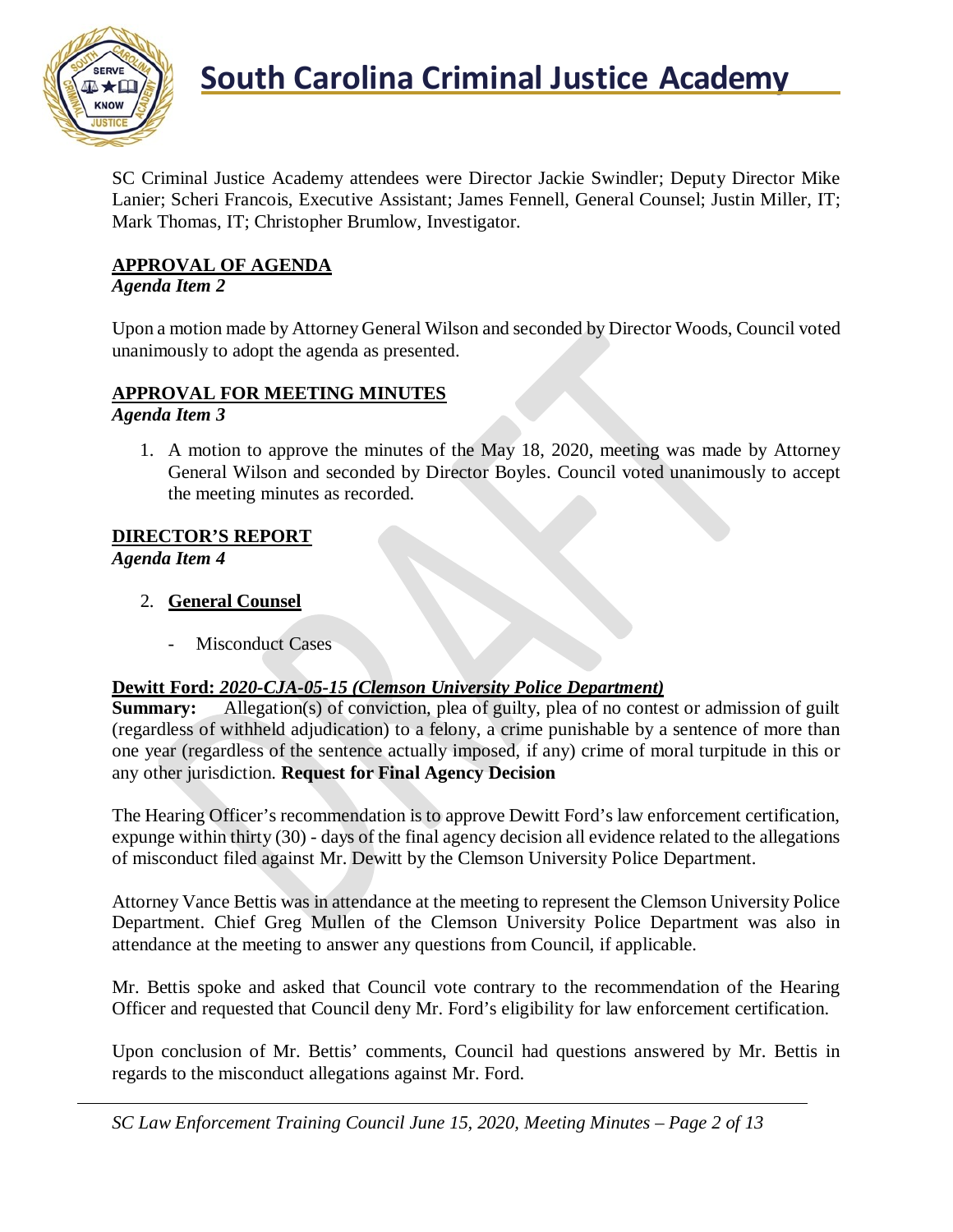

Chief Keel made a motion to permanently deny Mr. Ford's eligibility for law enforcement certification. Sheriff Foster seconded the motion.

Prior to the voting process, Council asked more questions and had a brief discussion regarding Mr. Ford's misconduct case.

Upon conclusion of the discussion, Council voted unanimously to permanently deny Mr. Ford's eligibility for law enforcement certification.

### **Connie Johnson:** *2019-CJA-10-04 (Barnwell County Sheriff's Office)*

**Summary:** Dangerous or unsafe practices involving firearms, weapons, or vehicles which indicate either a willful or a wanton disregard for the safety of persons or property. **Request for Final Agency Decision**

The Hearing Officer's recommendation is to either deny Ms. Johnson's law enforcement certification permanently, for a specified amount of time, or pursuant to such other conditions as may be deemed appropriate by Council.

Sheriff Foster made a motion to permanently deny Ms. Johnson's law enforcement certification. The motion was seconded by Attorney General Wilson. Council voted unanimously to permanently deny Ms. Johnson's eligibility for law enforcement certification.

#### **Craig Johnson:** *2019-CJA-02-04 (Greenville County Sheriff's Office)*

**Summary:** Allegation of willfully making false, misleading, incomplete, deceitful, or incorrect statements to a law enforcement officer, a law enforcement agency, or representative of the agency except when required by departmental policy or by the law of this State. **Request for Final Agency Decision**

The Hearing Officer's recommendation is to either deny Mr. Johnson's eligibility for law enforcement certification permanently, for a specified period of time, or pursuant to such other conditions as may be deemed appropriate by Council.

Attorney Vanessa Casen was in attendance to represent Mr. Johnson and to answer any questions from Council, if applicable.

The general counsel for Greenville County, Wesley Vorberger, was in attendance representing the agency and to answer any questions Council may have, if applicable.

After hearing statements from both attorneys, Council had questions answered by Mr. Vorberger and Ms. Casen in regards to the allegations of misconduct against Mr. Johnson.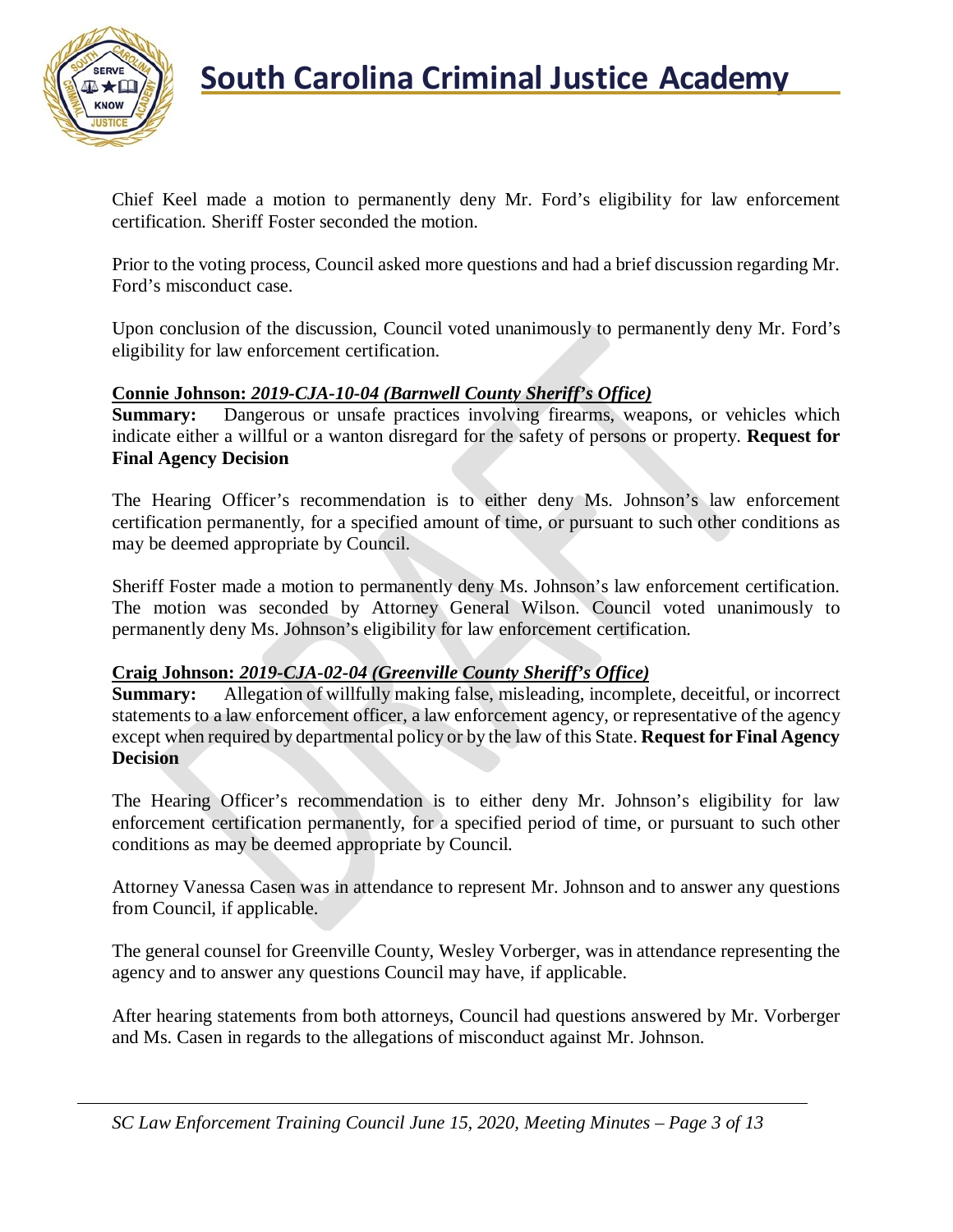

Sheriff Foster made a motion to permanently deny Mr. Johnson's eligibility for law enforcement certification. The motion was seconded by Captain Gallam.

Prior to the voting process, Council had more questions answered by both attorneys. After having their questions sufficiently answered, a brief discussion ensued amongst Council.

Upon conclusion of discussion Council voted unanimously to permanently deny Mr. Johnson's eligibility for law enforcement certification.

#### **Cedric Stokes:** *2019-CJA-12-08 (Rock Hill Police Department)*

**Summary:** Allegation of willfully making false, misleading, incomplete, deceitful, or incorrect statements to a law enforcement officer, a law enforcement agency, or representative of the agency except when required by departmental policy or by the law of this State. **Request for Final Agency Decision**

The Hearing Officer's recommendation is to either deny Mr. Stokes' eligibility for law enforcement certification permanently, for a specified period of time, or pursuant to such other conditions as may be deemed appropriate by Council.

Lieutenant Robert Hefner was in attendance to represent Rock Hill Police Department and to answer any questions from Council, if applicable.

Director Thomas made a motion to permanently deny Mr. Stokes' eligibility for law enforcement certification. The motion was seconded by Director Stirling. Council voted unanimously to permanently deny Mr. Stokes' eligibility for law enforcement certification.

#### **Nicholas Trevathan:** *2019-CJA-08-10 (Atlantic Beach Police Department)*

**Summary:** Allegations of Unlawful Use of a Controlled Substance; physical or psychological abuses of members of the public and/or prisoners; dishonesty/untruthfulness with respect to his/her employer. **Request for Final Agency Decision**

The Hearing Officer recommended the contested case file in this matter be closed; the Personnel Change in Status Report: Notification of Separation Due to Misconduct filed by the Department in this matter be expunged, and Mr. Trevathan's certification file be updated in the records of the Criminal Justice Academy to reflect no outstanding allegations of misconduct based on the allegations reported by the Department in this matter.

The Atlantic Beach Police Department did not prosecute this matter.

Director Boyles made a motion to accept the recommendation of the Hearing Officer. Attorney General Wilson seconded the motion. Council voted unanimously to adopt the recommendation of the Hearing Officer and ordered the contested case file be closed and all records of this matter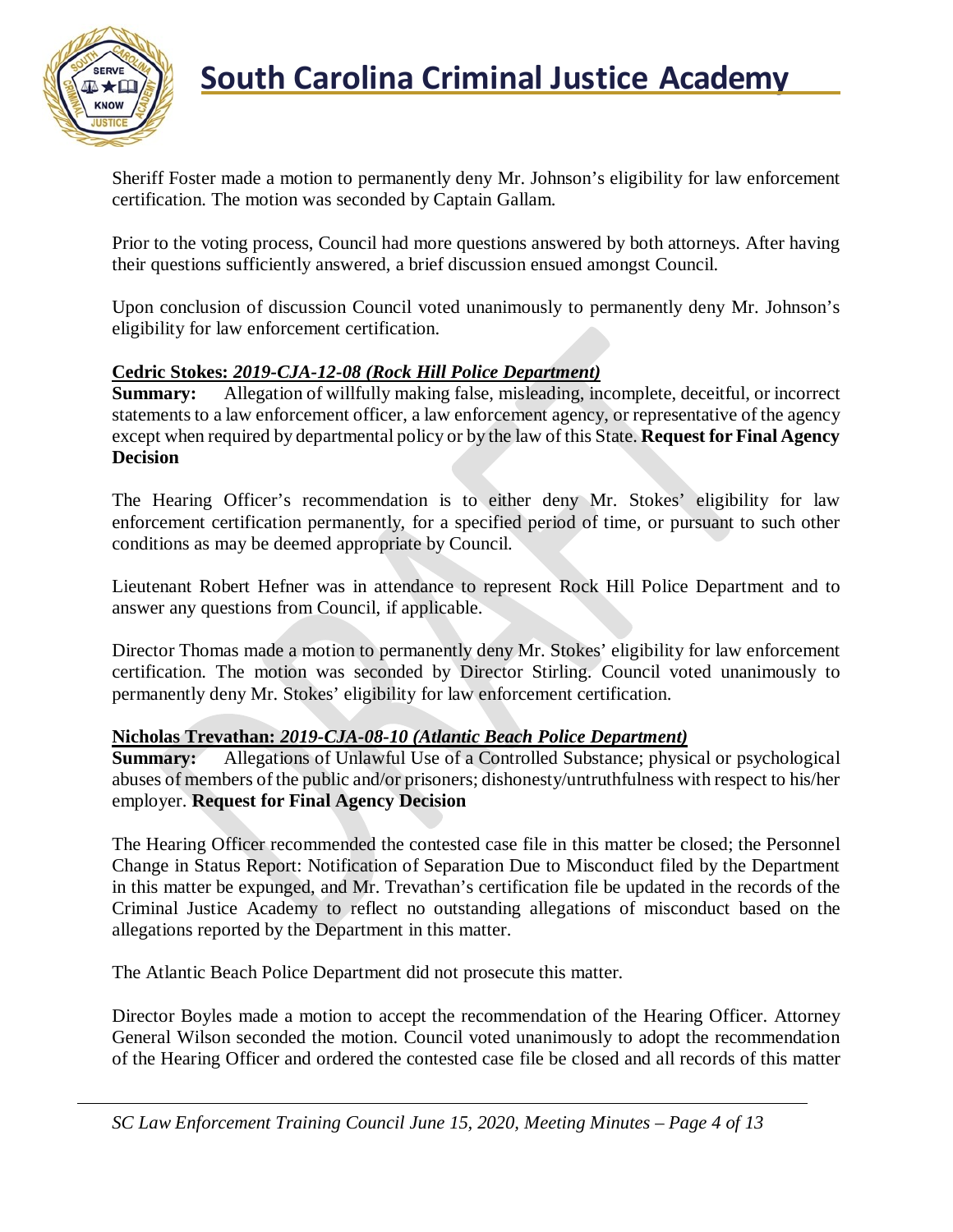

be expunged and updated in Mr. Trevathan's Criminal Justice Academy file to reflect no outstanding allegations of misconduct.

#### **Patrick Roper:** *2017-CJA-11-13 (Central Police Department)*

**Summary:** Allegations of dangerous/and or unsafe practices involving firearms, weapons, and/or vehicle which indicated either a willful or a wanton disregard for the safety of property. **Request for Final Agency Decision**

The Hearing Officer's recommendation is that the contested case file in this matter be closed; the Personnel Change in Status Report: Notification of Separation Due to Misconduct filed by the Department in this matter be expunged, and Mr. Roper's certification file be updated in the records of the Criminal Justice Academy to reflect no outstanding allegations of misconduct based on the allegations reported by the Department in this matter.

The Central Police Department did not prosecute this matter.

Attorney Keith Denny was present to represent Mr. Roper and to answer any questions from Council, if applicable. Mr. Denny spoke on Mr. Roper's behalf and asked Council to uphold the recommendation of the Hearing Officer.

Captain Gallam made a motion to accept the recommendation of the Hearing Officer. Director Boyles seconded the motion. Council voted unanimously to adopt the recommendation of the Hearing Officer and ordered the contested case file be closed and all records of this matter be expunged and updated in Mr. Roper's Criminal Justice Academy file to reflect no outstanding allegations of misconduct.

#### **Shane Smith:** *2018-CJA-08-10 (Folly Beach Police Department)*

**Summary:** Allegations of dangerous/and or unsafe practices involving firearms, weapons, and/or vehicle which indicated either a willful or a wanton disregard for the safety of property. **Request for Final Agency Decision**

The Hearing Officer's recommendation is that the contested case file in this matter be closed; the Personnel Change in Status Report: Notification of Separation Due to Misconduct filed by the Department in this matter be expunged, and Mr. Smith's certification file be updated in the records of the Criminal Justice Academy to reflect no outstanding allegations of misconduct based on the allegations reported by the Department in this matter.

The Folly Beach Police Department did not prosecute this matter.

Attorney Blair Jennings was present to represent Mr. Smith and to answer any questions from Council, if applicable. Mr. Jennings spoke on Mr. Smith's behalf and asked Council to uphold the recommendation of the Hearing Officer.

*SC Law Enforcement Training Council June 15, 2020, Meeting Minutes – Page 5 of 13*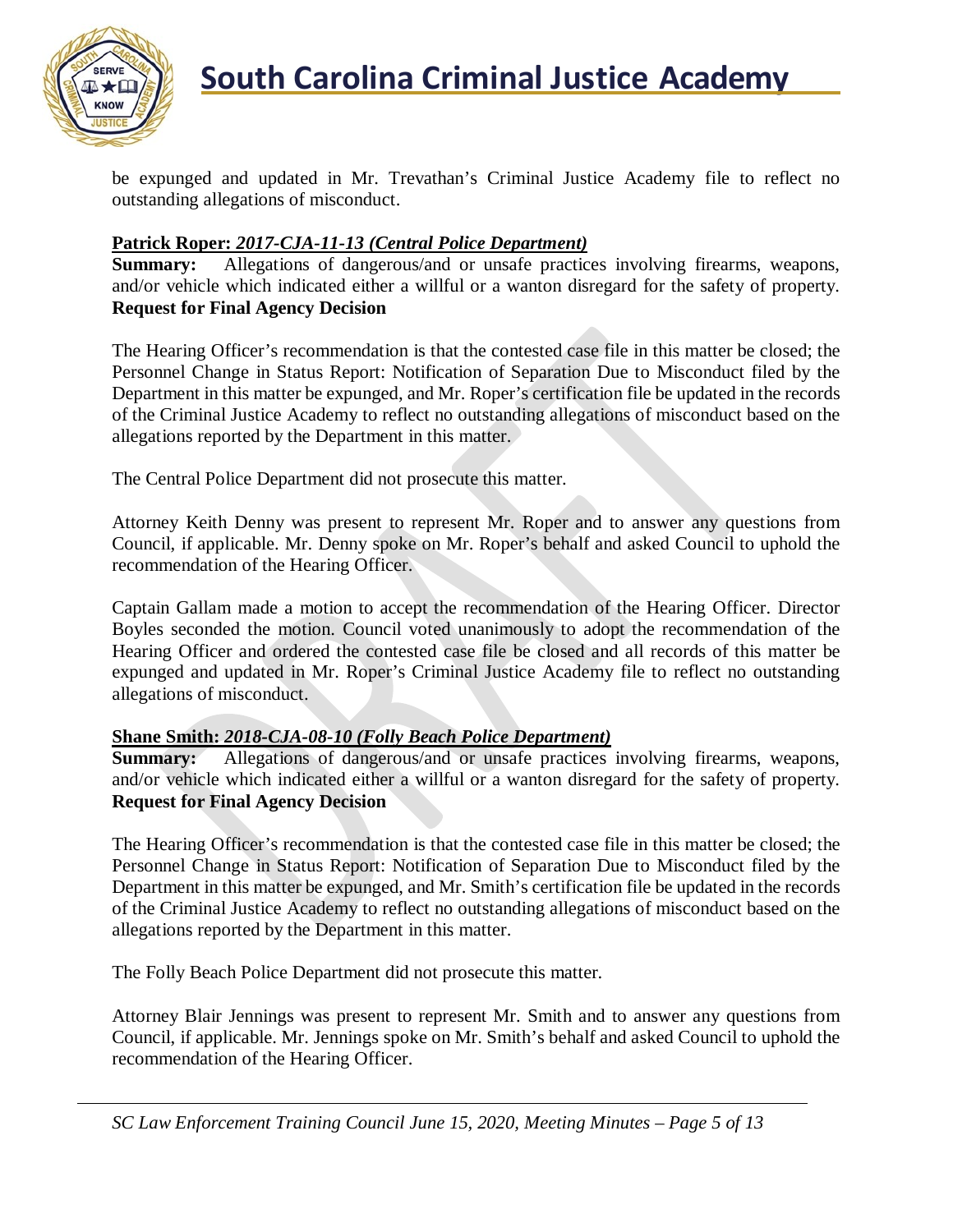

Captain Gallam made a motion to accept the recommendation of the Hearing Officer. Director Boyles seconded the motion. Council voted unanimously to adopt the recommendation of the Hearing Officer and ordered the contest case file be closed and all records of this matter be expunged and updated in Smith's Criminal Justice Academy file to reflect no outstanding allegations of misconduct. *Please note that Chief Keel recused himself from the voting process in this case.*

### **Douglas Smith:** *2020-CJA-05-13 (Greenville County Detention Center)*

**Summary:** The South Carolina Law Enforcement Division notified the South Carolina Criminal Justice Academy that Douglas Smith of the Greenville County Detention Center was arrested by the South Carolina Highway Patrol and charged with DUI 1<sup>st</sup> Offense .10 but less than .16. **Request for Suspension of Law Enforcement Certification**

Sheriff Foster made a motion to suspend Mr. Smith's law enforcement certification. The motion was seconded by Attorney General Wilson. Council voted unanimously to temporarily suspend Mr. Smith's law enforcement certification pending the outcome of the criminal charges.

### **Carla Grier:** *2020-CJA-05-14 (Alvin S. Glenn Detention Center)*

**Summary:** The South Carolina Law Enforcement Division notified the South Carolina Criminal Justice Academy that Carla Grier of the Alvin S. Glenn Detention Center was arrested by the Richland County Sheriff's Office and charged with Assault and Battery 3rd Degree. **Request for Suspension of Law Enforcement Certification**

Sheriff Foster made a motion to suspend Ms. Grier's law enforcement certification. The motion was seconded by Attorney General Wilson. Council voted unanimously to temporarily suspend Ms. Grier's law enforcement certification pending the outcome of the criminal charges.

#### **Creighton McDermott:** *2020-CJA-05-16 (Charleston Police Department)*

**Summary:** The South Carolina Law Enforcement Division notified the South Carolina Criminal Justice Academy that Creighton McDermott of the Charleston Police Department was arrested by the Charleston County Sheriff's Office and charged with Domestic Violence 3<sup>rd</sup> Degree. **Request for Suspension of Law Enforcement Certification**

Attorney General Wilson made a motion to suspend Mr. McDermott's law enforcement certification. The motion was seconded by Chief Taylor. Council voted unanimously to temporarily suspend Mr. McDermott's law enforcement certification pending the outcome of the criminal charges.

#### **Gilitra Ruff:** *2020-CJA-05-16 (Alvin S. Glenn Detention Center)*

**Summary:** The South Carolina Law Enforcement Division notified the South Carolina Criminal Justice Academy that Gilitra Ruff of the Alvin S. Glenn Detention Center was arrested

*SC Law Enforcement Training Council June 15, 2020, Meeting Minutes – Page 6 of 13*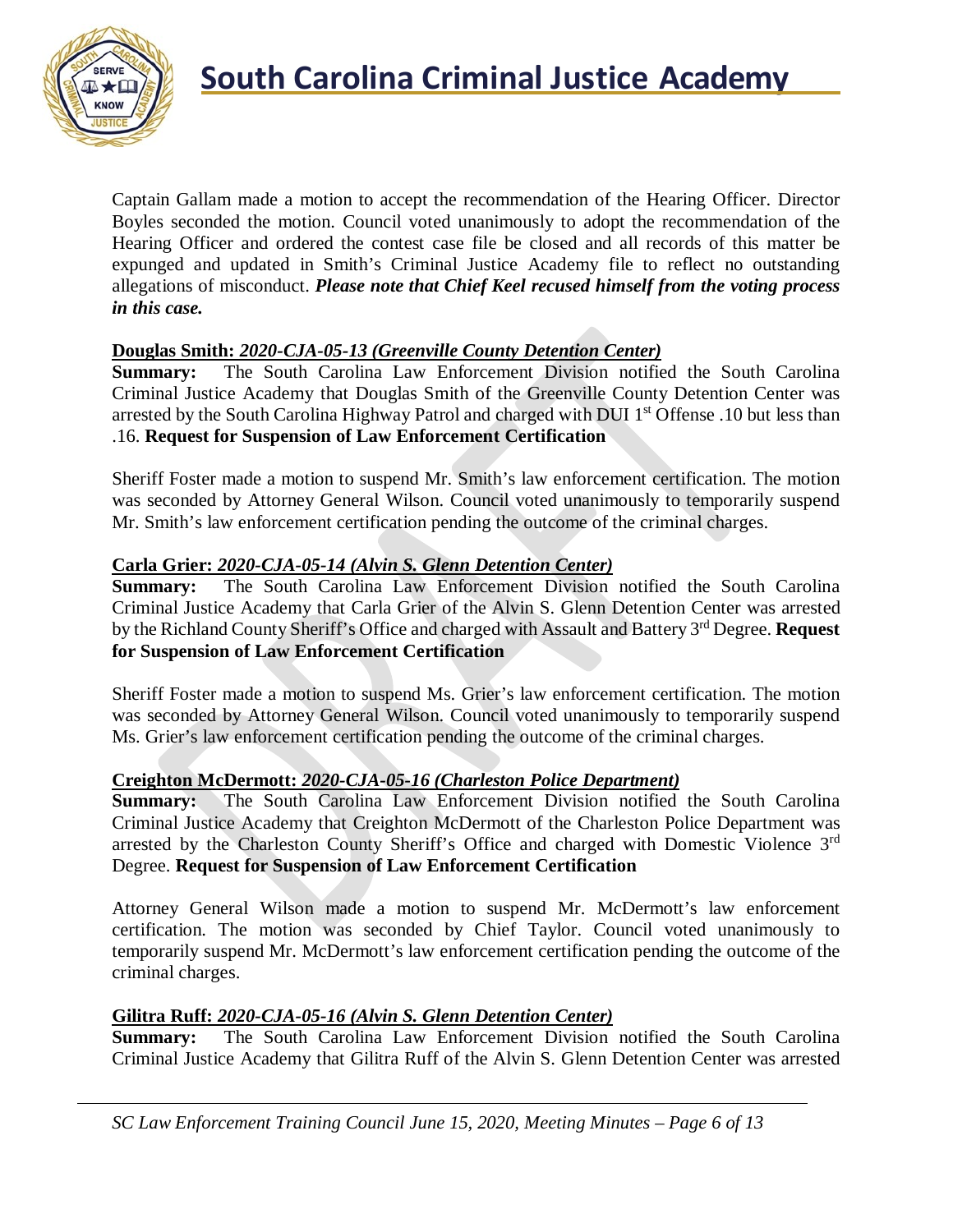

by the Lexington County Sheriff's Office and charged with Domestic Violence of a High and Aggravated Nature. **Request for Suspension of Law Enforcement Certification**

Attorney General Wilson made a motion to suspend Ms. Ruff's law enforcement certification. The motion was seconded by Director Thomas. Council voted unanimously to temporarily suspend Ms. Ruff's law enforcement certification pending the outcome of the criminal charges.

### **Nicholas Morella:** *2019-CJA-03-16 (Summerville Police Department)*

**Summary:** The South Carolina Law Enforcement Division notified the South Carolina Criminal Justice Academy that Nicholas Morella of the Summerville Police Department was arrested by the Dorchester County Sheriff's Office and charged with Burglary 1<sup>st</sup> Degree. The South Carolina Law Enforcement Training Council voted to temporarily suspend Mr. Morella's law enforcement certification pending the disposition of the charges.

The South Carolina Criminal Justice Academy was advised that the charge against Mr. Morella was dismissed, nolle prossed, or he was found not guilty on February 4, 2020. The charge was subsequently expunged from his record. **Request for Reinstatement of Law Enforcement Certification**

Director Stirling made a motion to reinstate Mr. Morella's law enforcement certification. The motion was seconded by Captain Gallam. Council voted unanimously to reinstate Mr. Morella's law enforcement certification.

### **Kevin Schlieben:** *2019-CJA-11-12 (Charleston Police Department)*

**Summary:** The South Carolina Law Enforcement Division notified the South Carolina Criminal Justice Academy that their agency arrested and charged Kevin Schlieben of the Charleston Police Department with Assault and Battery 3rd Degree. The South Carolina Training Council voted to temporarily suspend Mr. Schlieben's law enforcement certification pending the disposition of the criminal charges.

The South Carolina Criminal Justice Academy was advised that the charge against Mr. Schlieben was dismissed, nolle prossed, or he was found not guilty on March 12, 2020, and the charge was subsequently expunged from his record. **Request for Reinstatement of Law Enforcement Certification**

Captain Gallam made a motion to reinstate Mr. Schlieben's law enforcement certification. The motion was seconded by Director Thomas. Council voted unanimously to reinstate Mr. Schlieben's law enforcement certification. *Please note that Chief Keel recused himself from the voting process in this case.*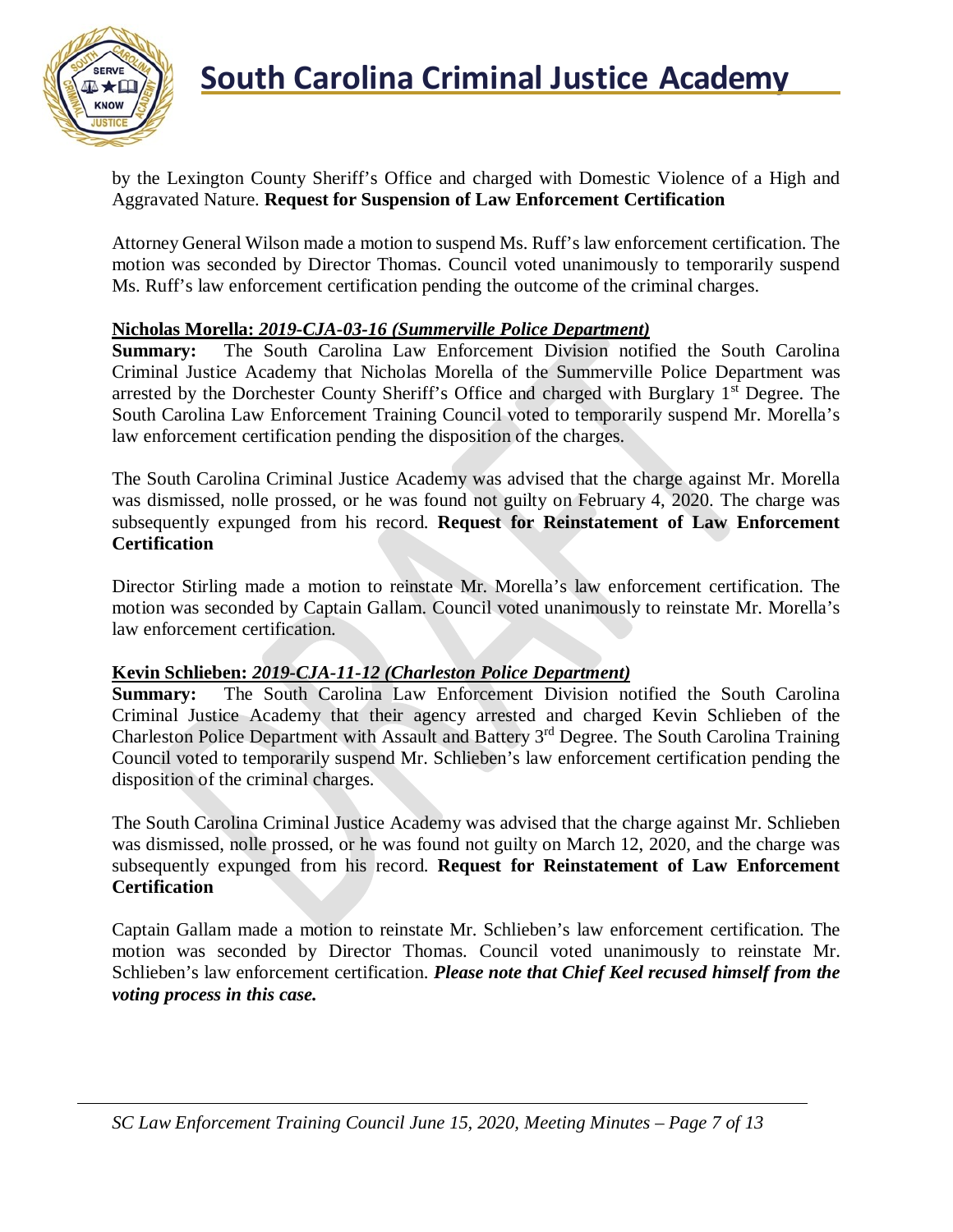

### **Rickey Moore:** *2020-CJA-06-03 (South Carolina Department of Mental Health)*

**Summary:** Mr. Moore was arrested by the South Carolina Department of Public Safety for DUI less than .10 First Offense. **Request for Suspension of Law Enforcement Certification**

Attorney General Wilson made a motion to suspend Mr. Moore's law enforcement certification. Director Boyles seconded the motion. Council voted unanimously to temporarily suspend Mr. Moore's law enforcement certification pending the outcome of the criminal charges. *Please note that Director Woods recused himself from the voting process in this case.*

### **Justin Cottingham:** *2020-CJA-04-08 (South Carolina Department of Public Safety)*

**Summary:** Allegation(s) of 1) willfully making false, misleading, incomplete, deceitful, or incorrect statements to a law enforcement officer, a law enforcement agency, or a representative of the agency, except when required by departmental policy or by the laws of this State. 2) Willfully making false, misleading, incomplete, deceitful, or incorrect statements to any court of competent jurisdiction, or their staff members, whether under oath or not. 3) Willfully providing false, misleading, incomplete, deceitful or incorrect information on a document, record, report or form except when required by departmental policy or by the laws of this State.

The South Carolina Department of Public Safety submitted a PCS of Separation Due to Misconduct regarding Mr. Cottingham on April 28, 2020. The PCS of Separation Due to Misconduct cited Mr. Cottingham's date of separation as February 22, 2020. SCDPS advised that Cottingham was initially placed on suspension pending an investigation by their agency's Office of Professional Responsibility and SLED. Upon conclusion of the investigation, Mr. Cottingham was given his termination letter on April 24, 2020, with his termination date being retroactive to his suspension date of February 22, 2020. **Request to Accept Late PCS Due to Misconduct**

Director Boyles made a motion to accept the PCS Due to Misconduct. The motion was seconded by Attorney General Wilson. Council voted unanimously to accept the PCS Due to Misconduct. *Please note that Director Woods recused himself from the voting process in this case.*

### **DISCUSSION/CLOSING REMARKS/ADJOURNMENT**

Chief Keel opened the discussion speaking on the recent events that had taken place surrounding the death of George Floyd and other deaths of that nature that continue to come up in the law enforcement profession.

Chief Keel stated that he has been closely following bills proposed by both Senator Graham and Senator Scott. Chief Keel has also been following various recommendations, suggestions and legislative issues that he believes will be presented to the SC General Assembly in the very near future.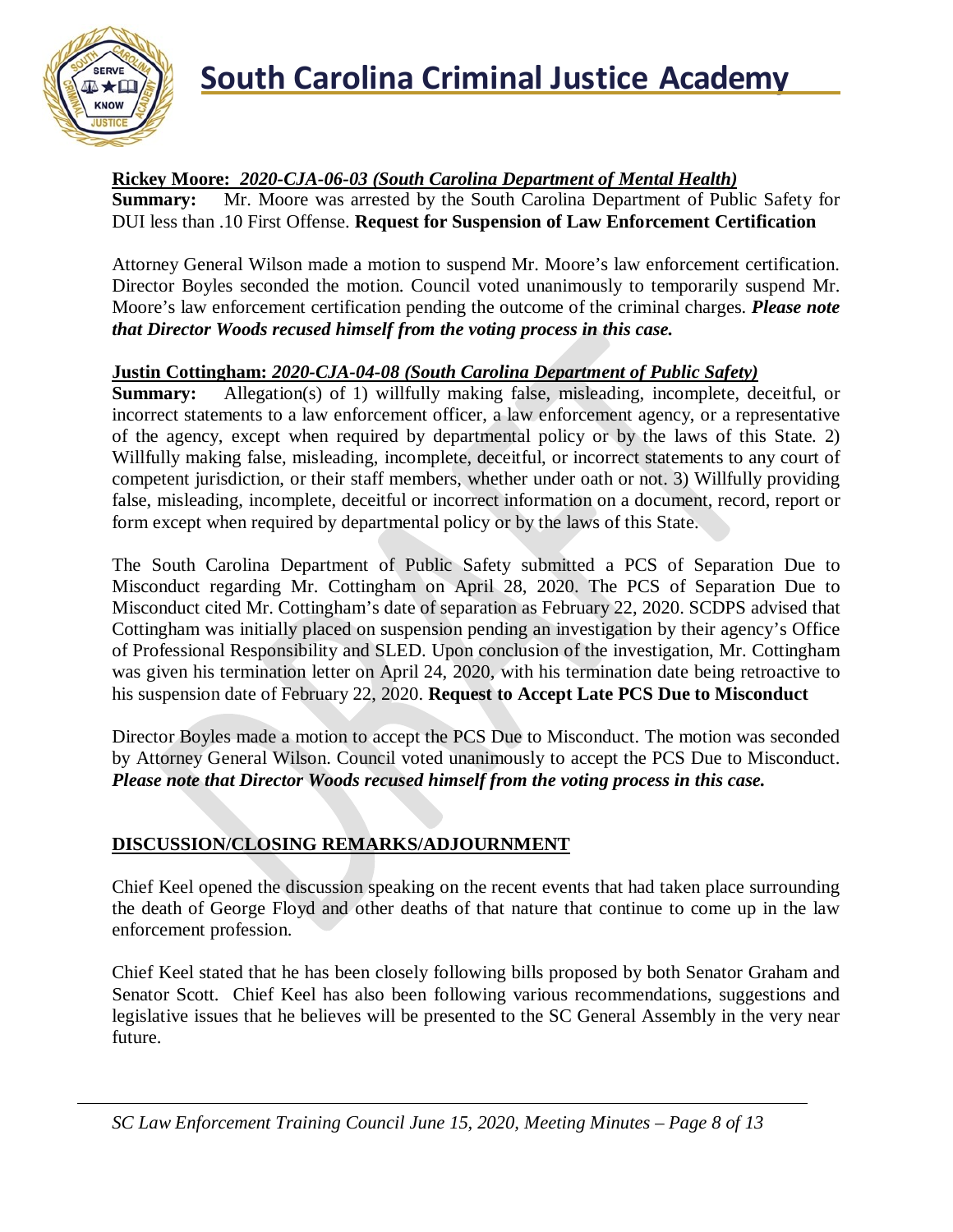

Chief Keel has spoken with Representative Govan about a bill the Legislative Black Caucus is proposing and will be meeting with him later in the week. Chief Keel has also spoken with the executive directors of the SC Sheriffs Association and the SC Police Chiefs Associations/SC Law Enforcement Officers Association, Jarrod Bruder and Ryan Alphin, respectively, about proposals that he believes will make a difference in the law enforcement profession.

Over the last week, Chief Keel has spoken with Director Swindler and some members of Council, namely, Director Adger and Chief Taylor, about things Council can do now that will not take legislation. Issues Chief Keel emphasized were the following: 1) law enforcement agencies failing to prosecute misconduct cases their departments brought against their officers, 2) what is being taught in regards to neck restraint, 3) annual training on implicit bias, cultural diversity, sensitivity and de-escalation.

Chief Keel then opened the floor for suggestions and discussion.

Sheriff Foster made a suggestion for trainings such as cultural bias and de-escalation to be placed on ACADIS for officers to have continuous training on issues such as these annually. Sheriff Foster believes it is important to offer more training to do everything possible to keep these issues from occurring.

Chief Taylor agreed that trainings such as cultural bias and de-escalation need to be mandated, and he feels there needs to be more engaging forms of training.

Chief Keel agreed that annual training on these issues should be mandated and that the best solution to ensure all agencies and officers have access to this training is through ACADIS. While he agrees that officers would benefit from more engaging training versus watching videos, he is unsure of how it would be possible to have engaging training with the more than 12,000 commissioned officers in SC on an annual basis. If individual agencies brought in trainers to their departments to engage with their officers, as SLED has often done, these trainings would be credited to their officers as completing the required annual training. Another avenue departments could explore for receiving training in these areas is to connect with partners such as Federal law enforcement and the LECC.

Attorney General Wilson agreed with everything that had been said thus far in the discussion. In light of recent events such as Officer-Involved Shootings in Chester, SC and Atlanta, GA, and of course the shooting of George Floyd, Attorney General Wilson has been engaged in conversation with a number of legislators. He is certain that these issues will be addressed and recommendations and bills will be proposed in the upcoming legislative session. The SC Law Enforcement Training Council is the "board of trustees" for the SC law enforcement community, and Attorney General Wilson believes that Council needs to take the lead on tackling these issues. Attorney General Wilson agreed that there needs to be mandated training but agencies should not limit their training to only consist of what is required. Attorney General Wilson feels that each agency should go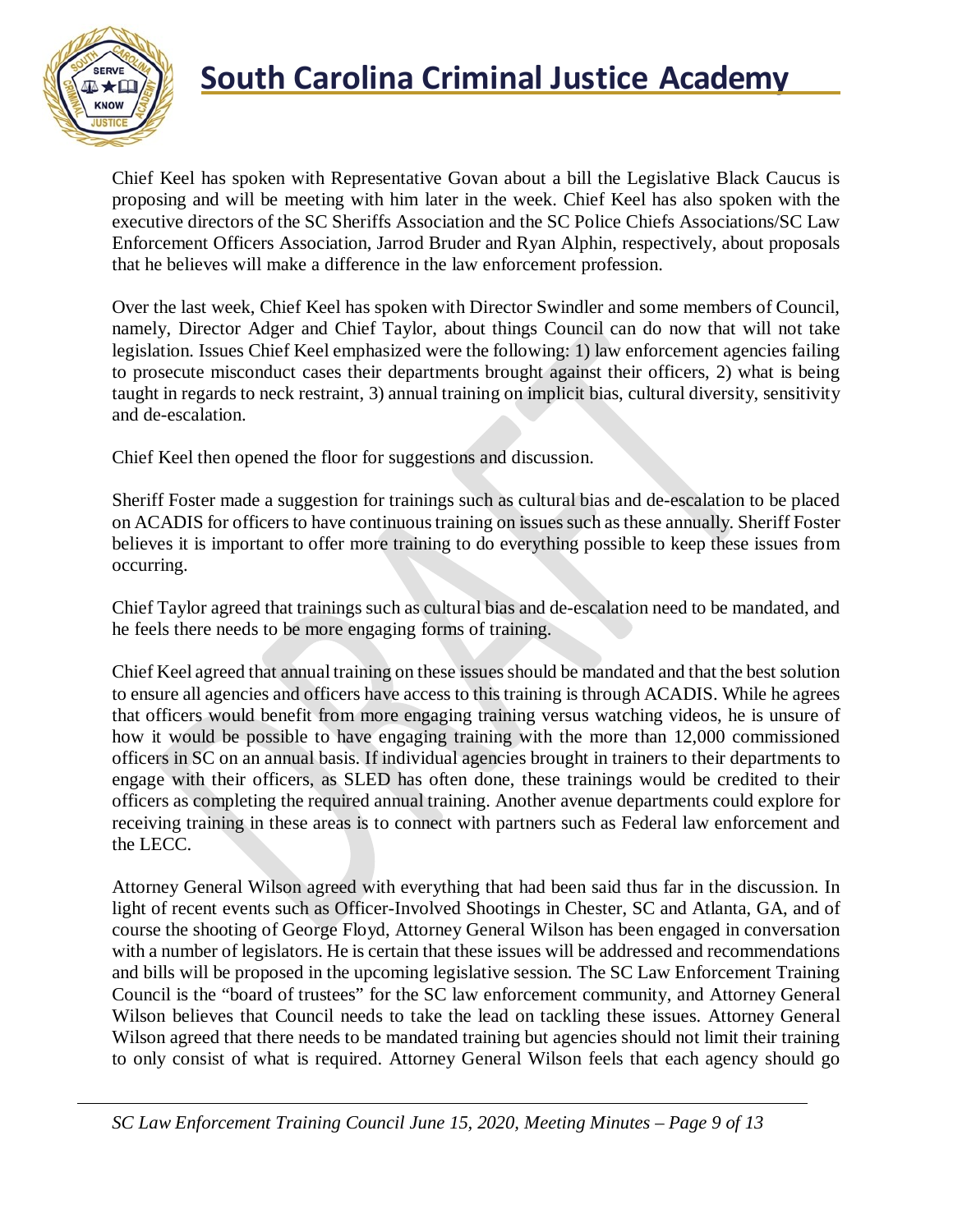

beyond the mandated training to have their officers trained on these issues. It is important that agencies make it known to their local government and communities that they are participating in trainings on these issues because there is an obvious perception gap between what is actually happening and what the law enforcement community says it is doing.

Director Boyles agreed with all things that had been discussed. He also pledged his agencies willingness to support and participate in more training on these issues.

Chief Taylor stated that trainings such as Train the Trainer sessions would be great training for instructors.

Sheriff Foster mentioned that funding for these trainings needs to be addressed with the Legislature because bringing in instructors for outside training incurs cost, a cost that may not be doable for smaller agencies.

Director Stirling stated that his agency participated in a crisis intervention training, and the training was offered for free through the Department of Justice. While the class was time extensive, 40 hours, the training includes some interactive scenarios that officers will find useful when dealing with real on-the-job incidents.

Chief Keel sought clarity from James Fennell as to whether Council has the authority to mandate such trainings as de-escalation, implicit bias and cultural diversity. After Mr. Fennell confirmed that Council does have this authority, Chief Keel asked for a vote of Council on mandating these types of training. Chief Keel asked for a member of Council to make a motion to have the Academy staff begin working on an appropriate training that would cover the issues discussed.

Attorney General Wilson communicated that he would like the Academy to come up with an action plan to identify what kinds of revenue neutral training can be done on an agency level now while waiting for funds from the federal government and General Assembly. Additionally, Attorney General Wilson would like to see a drafted request to the Legislature for funding for the training needs of agencies to take SC law enforcement to the next level. Attorney General made a motion to that effect.

Chief Keel stated that he would also like the Academy to look at what is currently being taught in basic training regarding restraint techniques. Chief Keel then asked if any member of Council would like to second Attorney General Wilson's motion.

Sheriff Foster seconded the motion proposed by Attorney General Wilson. A roll call vote was taken, and Council voted unanimously to adopt the motion.

Discussion amongst Council continued.

*SC Law Enforcement Training Council June 15, 2020, Meeting Minutes – Page 10 of 13*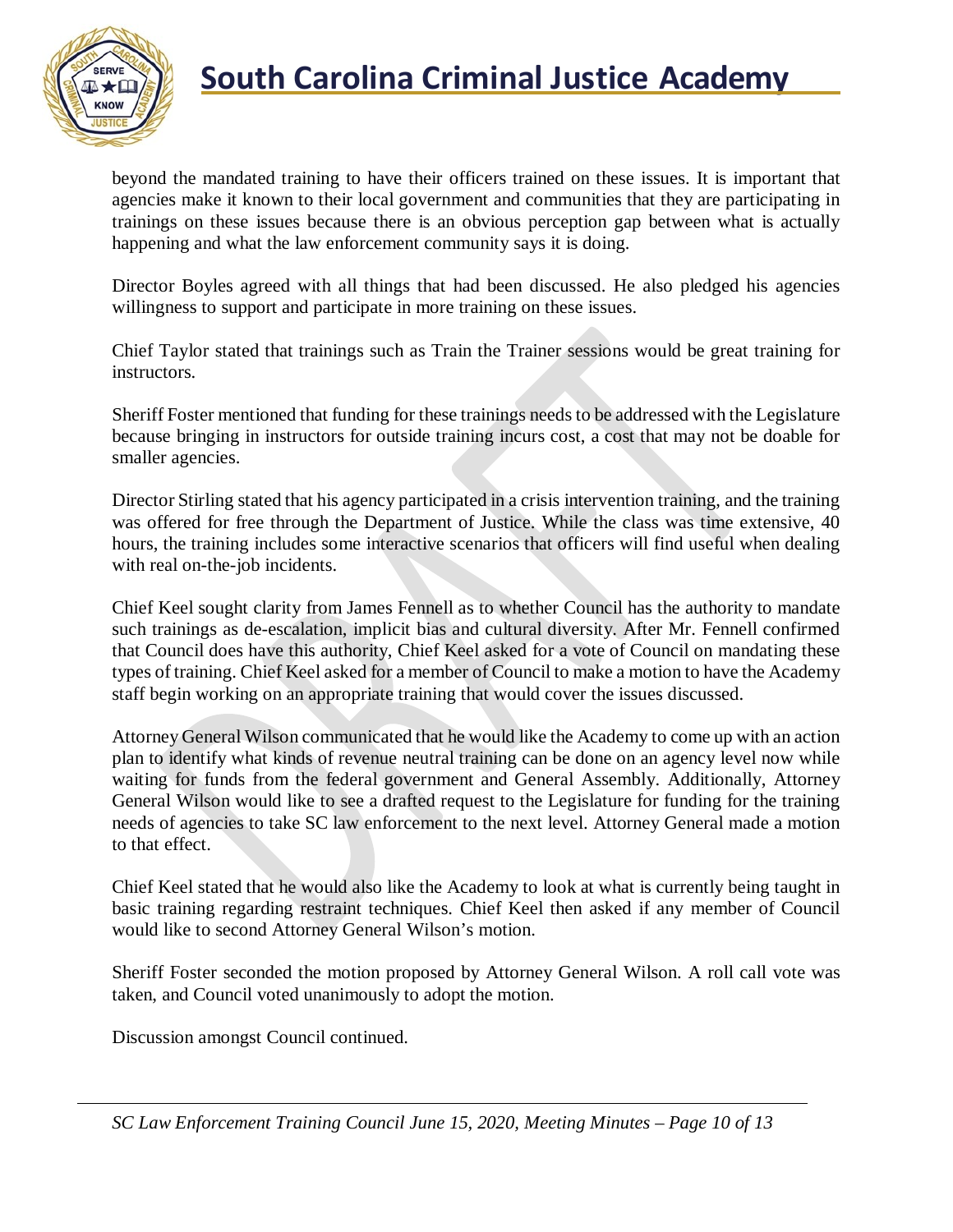

Attorney General Wilson spoke on an Officer-Involved Shooting incident that took place in Chester a few months ago. This incident involved an off-duty officer who was working part time as a loss prevention employee at Walmart. The officer was wearing a Chester Police Department shirt with tactical pants and his service firearm issues by Chester Police Department. Bits and pieces of the incident were caught on the body-worn camera of an on-duty officer who had arrived at the scene of the incident.

People have voiced their concerns to Attorney General Wilson about whether officers should wear their body-worn-cameras while working part time/off duty hours and wearing a modified uniform and department issued service weapon. Attorney General Wilson has been told by several legislators that this matter will be addressed in the General Assembly in the upcoming session. Attorney General brought this before Council for some thought as to whether this is something to be discussed in the future.

Next, Council discussed imposing fees and fines on agencies who fail to prosecute misconduct allegations against their officers. Council agreed that these agencies need to be held responsible for not prosecuting misconduct allegations.

Sheriff Foster suggested there be a due process. Agencies who do not prosecute cases should be required to come before Council to give their reason(s) for not prosecuting allegations of misconduct.

Sheriff Faile stated that agencies who fail to prosecute misconduct allegations should be automatically fined with no other options given.

Chief Keel requested that Academy staff develop a document for Council to agree upon that outlines the process in which Council will handle imposing fees and fines on agencies who fail to prosecute misconduct allegations, in as much as is within the authority given to them.

Chief Taylor voiced his concern about granting law enforcement certification to individuals who completed PTI for serious offenses such as assault. PTI should not factor into decisions Council makes in regards to granting individuals law enforcement certification.

Sheriff Foster stated that Council does a good job of governing SC law enforcement and weeding out those who should not be in the profession. Unfortunately since most of the public is not aware of what Council does, the fact that the law enforcement community in SC does a great job of policing their own might never be known.

Chief Keel agreed and reiterated his request for the Academy to recommend some mandates in regards to the prosecution of misconduct allegations against officers.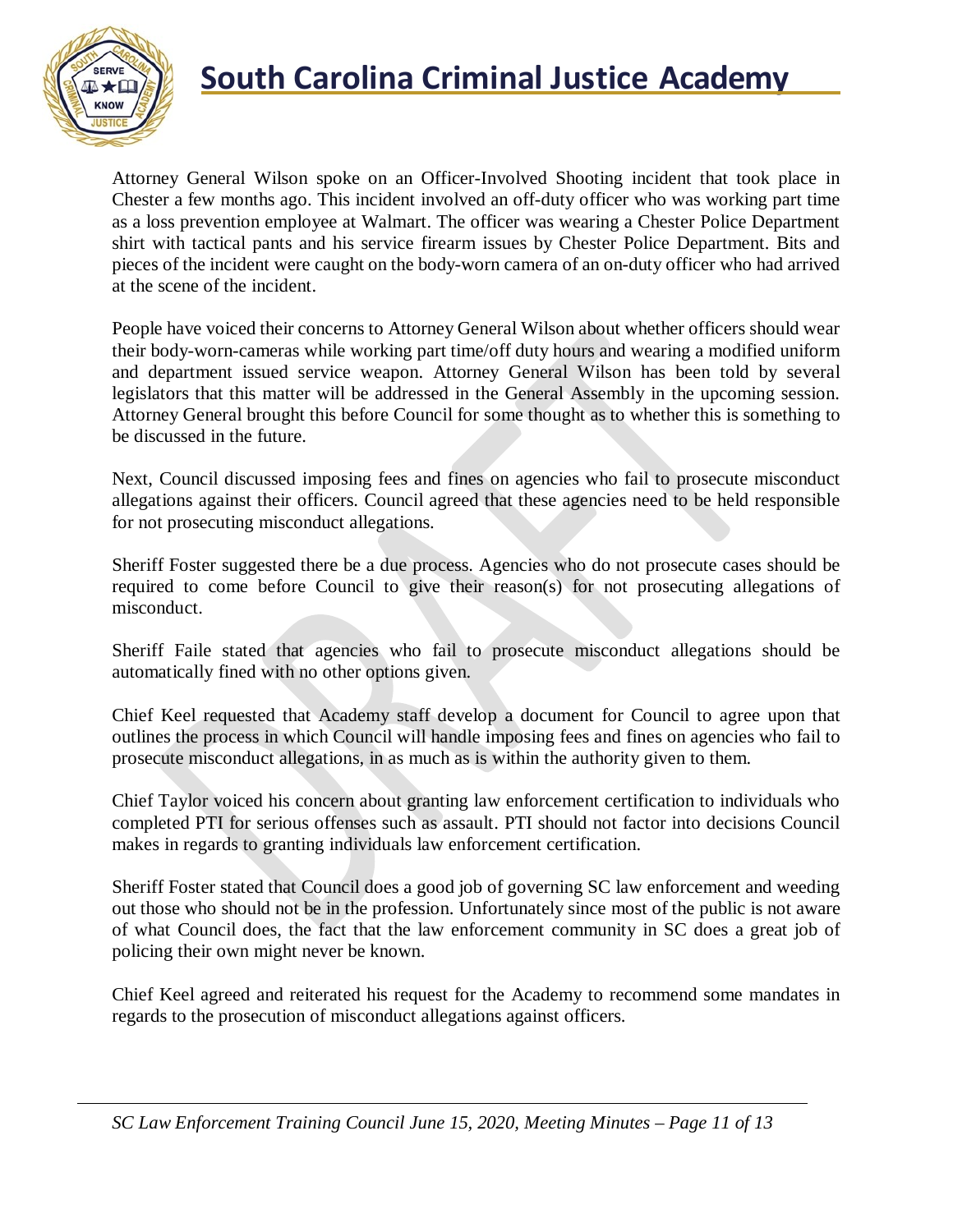

Director Swindler stated that he would like to see agencies brought before Council who did not adhere to other regulations such as failing to check with former employing departments of officers, failing to check with SCCJA for officers' history, or for being untruthful in the process. Sanctions need to be imposed upon agencies who fail to adhere to these regulations.

Chief Keel agreed and in his opinion, a department that cannot adhere to regulations should not be a department. Chief Keel said that perhaps Legislature will give Council authority to appropriately deal with repeat offending agencies.

Next, Chief Keel asked James Fennell if Council has authority to require an officer involved in excessive use of force to take another psychological or "fit-for-duty" exam before the officer is allowed to go back to work. Mr. Fennell stated that he would check into this and report back to Council.

Sheriff Foster stated that the officers of his department are mandated to take another psychological exam in cases where they have been involved of excessive use-of-force.

Chief Keel then opened a discussion regarding neck restraint and where it should be on the useof-force continuum. Chief Keel asked Deputy Director Mike Lanier (SCCJA) to speak on the matter.

Deputy Director stated that years ago a technique used to restrain suspects was the chokehold. Academy staff realized the problems this was causing and moved to using a technique termed the shoulder pin. The intent is to pin at least one arm above the individuals head, putting them in a disadvantageous position to keep them from continuing to fight or struggle. The officer does have the ability to control the pressure he applies. This technique also enables an assisting officer to easily put handcuffs on the suspect.

Deputy Director Lanier said one problem that he sees with this technique is that an individual could potentially pass out if an officer applies to much pressure. Deputy Director Lanier stressed the point that officers using these forms of restraining techniques must remain in control over themselves so they can understand when to stop. When the officer's actions are no longer to restrain and become punitive, then things go too far.

Deputy Director Lanier went on to say that part of the problem is the maturity level of the individuals involved in these incidents. Actions to bridge the gap in the maturity levels of this new generation of officers must be determined.

Chief Keel followed up with the question 'how do you teach maturity?' This is not something that can be taught through training.

*SC Law Enforcement Training Council June 15, 2020, Meeting Minutes – Page 12 of 13*